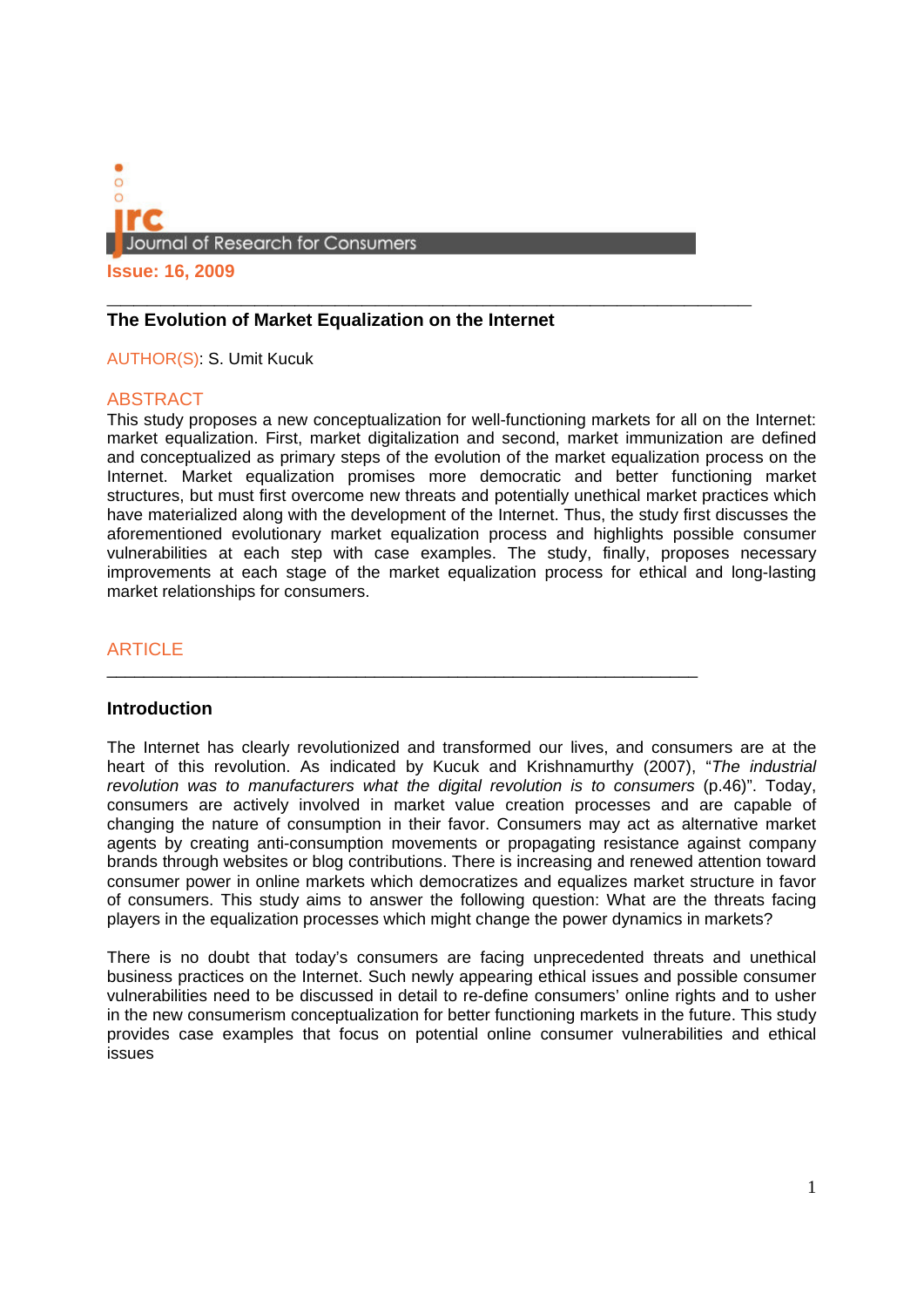# **How Does the Market Equalization Process Evolve?**

As a concept, *market equalization* strives to narrow or eradicate the historical companydominant market power gap, to the benefit of consumers. Thus, the *market equalization* concept can be defined in this study's context as the equalization of the market functions and power sources between companies and consumers in online markets. However, markets do not reach market equalization in a single step, rather they must progress or evolve to that point. The first step toward market equalization can be defined as *market digitalization*, which relates to how much of the market – including both consumers and companies - is connected and has access to market information and digital media sources, and therefore market value creation processes. The second step is *market immunization*, which is how successfully the market creates its own control mechanisms based on mutual trust and social consensus to detect and eliminate harmful business and consumer practices in order to prevent early market entropy.

Although consumer empowerment is on the rise in online markets, there is a need for academic exploration regarding how consumers achieve this new empowerment, and what possible challenges lie ahead for both consumers and companies in terms of reaching market equalization.

### **Market Digitalization**

Although information asymmetry among market players and consumers is improving as a result of the digitalization of markets, there are still digital inequalities and unequal practices that inhibit access to markets. Consumer accessibility problems are likely to reinforce inequality in opportunities for consumer economic mobility and social participation (DiMaggio et al. 2004), which directly impact consumer consumption patterns and voice (Kucuk 2008b). Any form of digital divide that restricts consumers' ability to access information can eventually disempower and discriminate against them.

Some nations still live with technology developed centuries ago, and face threats of technoscientific colonization (i.e., usage of science and technology to colonize the scientifically and technologically less developed nations, as opposed to the domination of nature or re-shaping of the physical world) (Floridi 2001). From an ethical point of view, information generated over the centuries should be the property of all humanity to be used and shared for the benefit of all (the "hacker ethic") (Himanen 2001). This is also the fundamental philosophy behind the developments in open source software. Although this view of public access rights conflicts with intellectual property rights (Vaagan and Koehler 2005), some countries on the other side of the digital divide use open source software instead of corporate alternatives in their operations because it is generally free of cost.

The digital divide also illustrates the social injustice and technologic inequality problems in technologically advanced nations. Although the divide was initially associated with and explained by the lack of computers and hence Internet penetration rates in different socio-economic groups within society, the challenge in reality is not just a 'haves' and 'have-nots' problem. The problem is also related to digital inequalities in terms of skills and understanding the technology introduced by the Internet. In many cases, users can become confused and overwhelmed by Internet technology. In some situations, simply providing the technology might not solve the problem, but may actually widen and deepen the divide. For example, without user support, first time users may initially fail and become technophobic. Users in this situation, who likely were already skeptical of technology are not likely to try again, but rather will reject the provided technology in its entirety.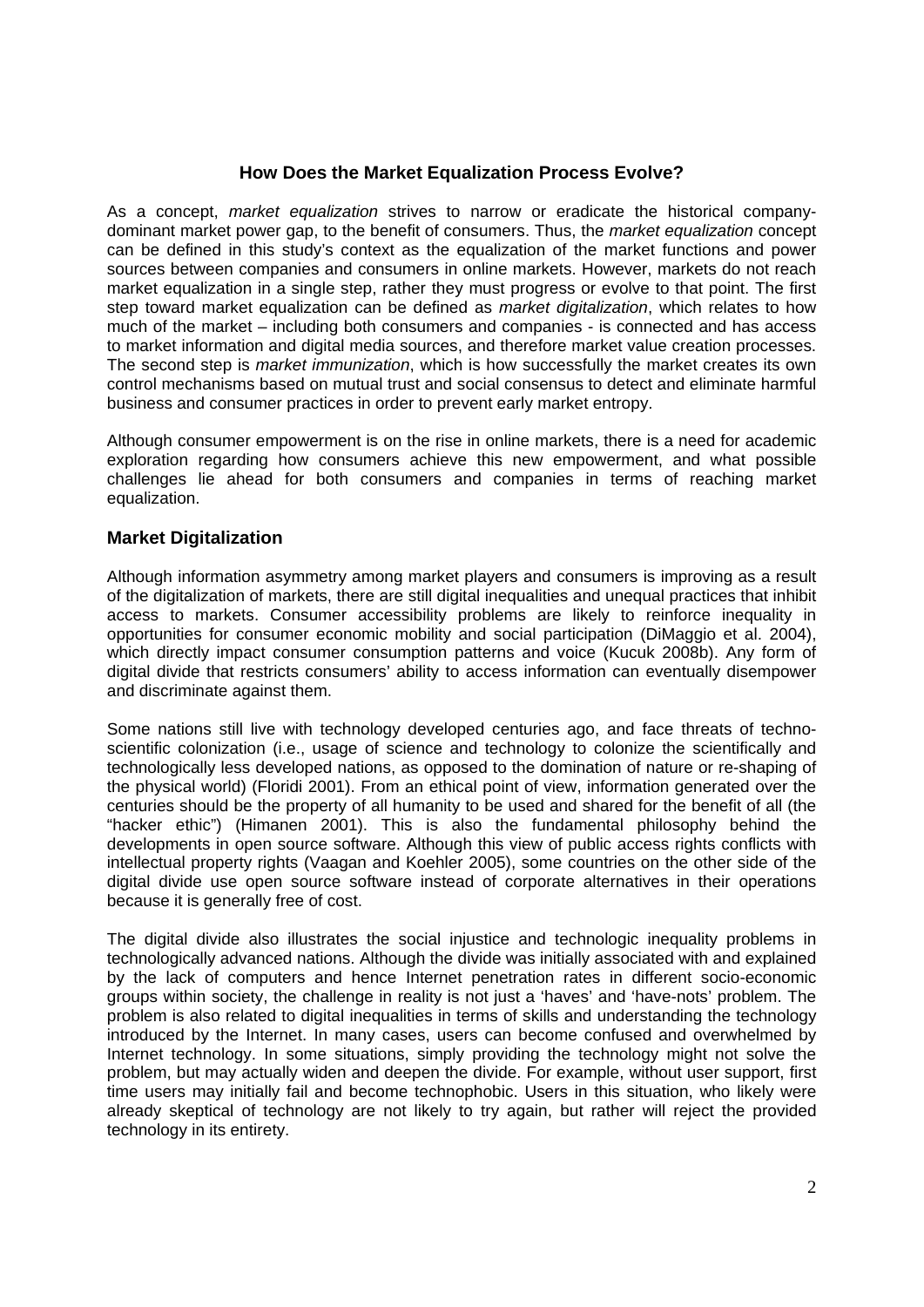With the Internet, the passive right to be informed is given a new meaning that includes the active right to seek information (Koehler 2001). In other words, consumers do not passively accept the information provided by a company but also should have rights to seek and investigate such information from both company and market sources. This appreciation of the right to seek information is transforming the understanding of today's digital consumerism and the digital divide.

Kiva.org is an example of how the market digitalization stage can impact consumer rights in many technologically impoverished societies. Kiva.org, the first person-to-person web-based micro-lending organization, was founded in San Francisco in 2005. Kiva connects small-stakes lenders with entrepreneurs in impoverished countries to provide financial services in developing nations, thus revolutionizing access to micro-financing services. Different from many institutionalized micro-financing and charity organizations, lenders on the Kiva site develop a real connection with the project they are helping to finance, which makes the experience much more personal than simply giving money to an organization<sup>1</sup>. The financial risk for lenders is often minimal, as many of the loans are as little as \$25, which is considered pocket change in many developed nations. As CNN Money<sup>2</sup> stated, "If you've got 25 bucks, a PC and a PayPal account, you've now got the wherewithal to be an international financier". Thus, lenders don't have to be rich, but simply must have access to the Internet to reach and assist those on the other side of the divide to reach their entrepreneurial goals.

However, many potential borrowers in under-developed or developing countries have neither computers nor Internet access, nor a clear understanding of such technologies. Even if they have access to computers and the Internet, many of the borrowers must be taught how to use a computer and open an email account to be able to access potential lenders. In some communities, Kiva volunteers will hold meetings to demonstrate these skills as well as the process of taking digital photographs and uploading the pictures to their websites in order to expand their small businesses. Many of the borrowers have never held a digital camera, let alone ever used a computer. These entrepreneurs in impoverished countries or communities are thus just a few technological steps away from being connected to the larger world and to opportunities to better their lot in life, despite the presence of many socio-economic differences and obstacles. None of this would be possible, however, without the access and user support provided by Kiva and its volunteers. With a 98.45% repayment rate of \$48,082,310<sup>3</sup>, Kiva is a strong indicator that within the markets, individuals and nations on both sides of the digital divide are losing enormous market opportunities because of the lack of market digitalization.

Kiva sets a good example because it not only transfers money, but also knowledge, techniques, and technology. Other businesses should follow Kiva's lead, or will risk creating begging nations if only money is transferred without the vital support required to make use of the money. Metaphorically speaking, Kiva is teaching borrowers how to fish, rather than simply providing the meal, and is thus reducing the danger of techno-scientific colonization in such nations.

 $\frac{\text{(www.boston.com/business/technology/articles/2007/12/29/change-the-world one click at a time)}}{\text{CNN}$  Money, January  $17^{\text{th}}$ , 2006, "Be a global financier...on a

 $1$  Boston Globe, Dec. 29<sup>th</sup>, 07 "Change the World One Click at a Time"

 $CNN$  Money, January  $17<sup>th</sup>$ , 2006, "Be a global financier...on a shoestring" (http://money.cnn.com/2006/01/17/pf/kiva\_microfinance/index.htm)<br><sup>3</sup> www.kiva.org/about/risk/overview (visited on September 19, 2009)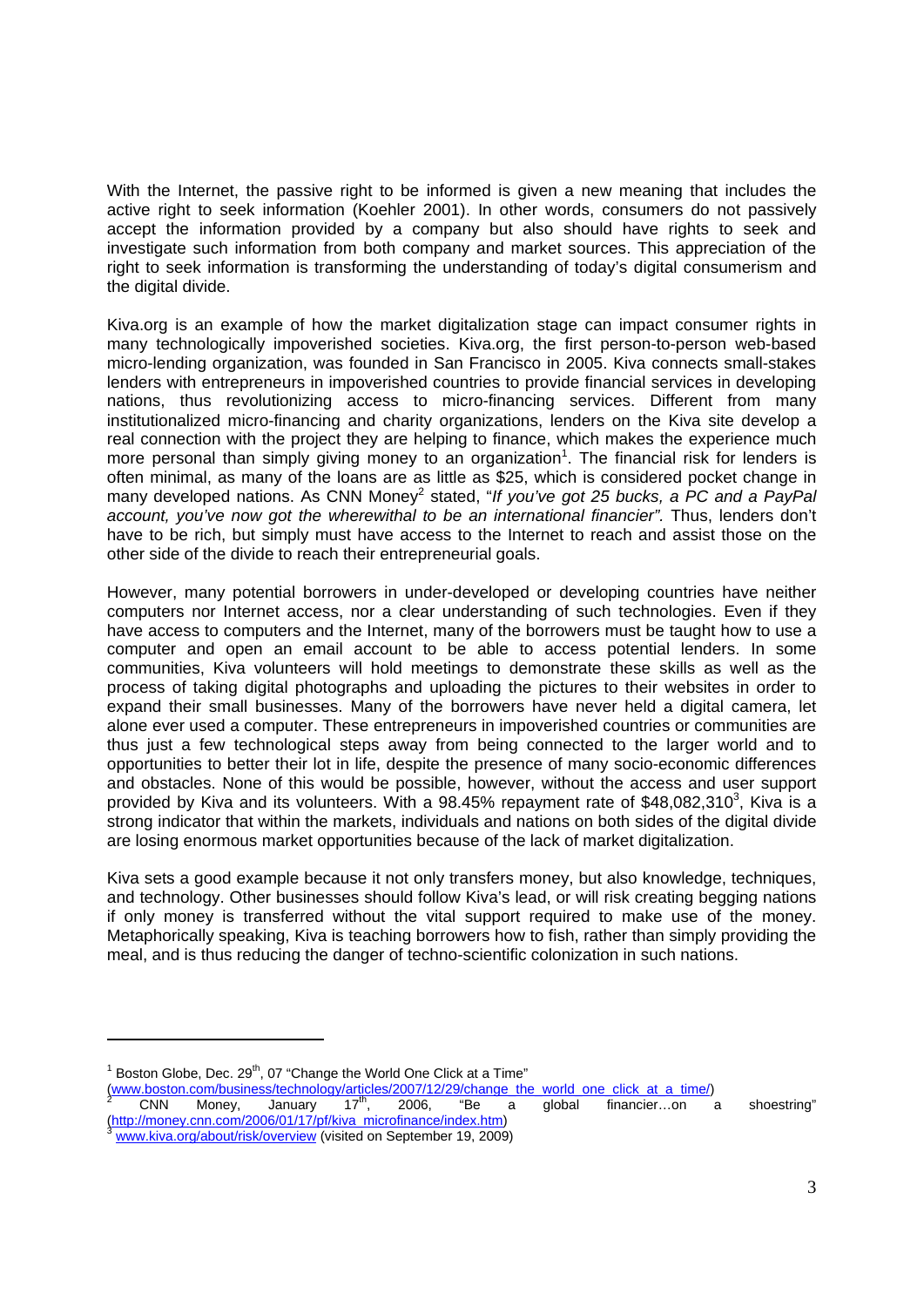Some nations and companies set pre-conditions for how technology and loaned funds must be used. For example, under the Bush Administration, the U.S. provided substantial funding for programs to combat HIV/AIDS, but required that a large portion of the funds be slated toward abstinence-only programs (i.e.; programs that focus on teaching abstinence, as opposed to condom usage or other prevention methods, to reduce the spread of HIV infection)<sup>4</sup>. Similar practices can be discussed in terms of the Internet: Do advanced nations have a right to regulate borrowers' lives and, in a way, dictate their moral and ethical values (either consciously or unconsciously) on the Internet? Marginalized populations or subcultures within technologically advanced nations are facing similar risks. Is cultural diversity losing ground in the fight against the digital divide?

These important questions must be addressed in order to eliminate possible future problems in the effort to eliminate negative digital divide effects. The predominant ethical value element for consumers in the market digitalization process is the right to own and access market information and necessary technologies in order to reach digital equality in online markets. Otherwise, both technophobic nations in international markets and marginalized groups in national markets will remain in the digital darkness, and hence social and economic inequalities and unethical business practices will rule national and international markets. Therefore, although efforts to eliminate technical barriers to reaching those living on the other side of the digital divide are remarkable, business models which lack socio-cultural and ethical sensitivity regarding the dangers of quashing cultural diversity, as well as of techno-scientific colonization, may not empower and may actually damage recipient nations and sub-cultures.

### **Market Immunization**

<u> Alexandria de la construcción de la construcción de la construcción de la construcción de la construcción de</u>

Market digitalization is necessary, but by itself insufficient, to reach market equalization. Even though some consumers have access to online markets, they are often hesitant to engage in these markets because of perceived risks in cyberspaces. These risks can include, but are not limited to, privacy concerns, security of transactions, and fraud. Today, many online business environments can be perceived as less verifiable and less controllable. Consumers may even reject the most tempting offers because of perceptions of less trustworthy market relationships in cyberspaces. In this context, the need for trustworthy online market environments was emphasized by Urban et al. (2000: p.48) as follows:

The Internet puts such a power in the hands of consumers that a new term is needed to describe the paradigm shift.... customers will demand the best products at the lowest prices. They will demand and receive trust-based relationships with preferred vendors… Trust will soon become the currency of the Internet.

Therefore, unavailability of trust can be interpreted as an indicator of a lack of a market immunization system that differentiates (naturally selects) ethical market practices and relationships from unethical in order to attain a long-lasting market presence. Trust, in this context, is needed when there is an uncertainty in the intentions of others' behaviors.

The reason behind uncertainty is generally the lack of knowledge about possible risk factors. As Lewis and Weigert (1985, p.462) succinctly stated, "*Trust begins where knowledge ends*". Thus, trust can be defined as an uncertainty reducer (Luhmann 1979). The market immunity system will be strengthened by reduced uncertainty and increased trust in markets and market

<sup>&</sup>lt;sup>4</sup> www.prospect.org/cs/articles?article=how\_bushs\_aids\_program\_is\_failing\_Africans\_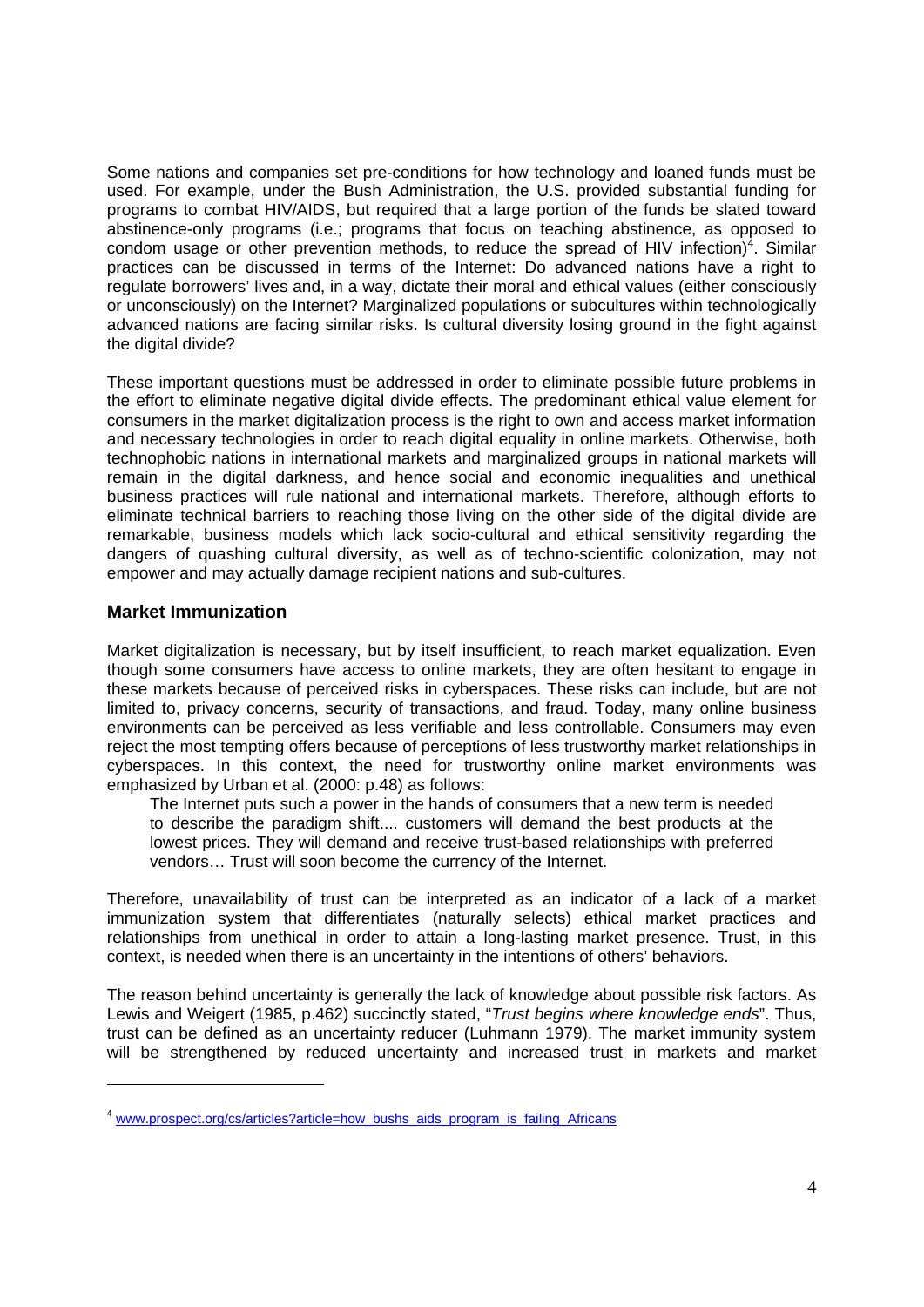relationships. Immunity systems require involvement of governmental regulation, which can be identified as a regulatory immunity system that makes timely changes in: legislation; company self-regulation, such as creating privacy policies and ethical codes which satisfy markets' expectations; consumer self-regulation tools which can be called consumer immunity systems and which aid in the development of online communities and anti-consumption movements (Krishnamurthy and Kucuk 2009; Kucuk 2008a); and finally third-party regulation (watch dogs), or market immunity systems such as Truste and BBB.

The aforementioned trust and market immunity building approaches generally focus on protecting consumers and securing the market relationship with the company. However, of late companies have also been identifying the need for the protection of their own rights because of increasing online consumer assault on companies (Freestone and Mitchell 2004). Today, techsavvy consumers are capable of abusing the Internet to exploit companies through hacking and illegally downloading digital products such as computer software and movies. This, in turn, means that the misuse of the Internet's democratized and equalized structure costs companies, markets and individuals millions of dollars (Freestone and Mitchell 2004). This level of consumer hazard and company vulnerability has not been seen at any other time in business history. Thus, we are witnessing strong reciprocal vulnerability effects (from consumer-to-company and company-to-consumer), which indicate less survival ability and thus the end of the market; unless strong market control mechanisms and an effective adaptive market immunity system are established.

Therefore, the more trustworthy relationships are built between market agents, the more secure and more ethical the market environment will be. The ethical value for market immunization should be the availability of updated, applicable, controllable and testable ethical codes backed by social consensus which lead to regulative guidelines for the protection of rights for both consumers and companies, and thus markets. Truste, in this context, is a good example of how the gap in consumer trust can be filled by third party independent sources. Truste accomplishes this by creating trustworthy market relationships. Truste is a recognized authority on security and privacy best practices on the Internet. It focuses on protecting consumers from fraudulent business practices and privacy invasion and on teaching companies how to achieve trustworthy relationships with consumers by providing guidelines for secure business. Truste identifies trustworthy and ethical business practices with its branded online seal "Truste" (web privacy seal, email privacy seal, children's privacy seal, behavioral advertising concerns and trusted download programs) to resolve privacy disputes and security issues<sup>5</sup>. Truste is thus helping consumers by creating a complaint platform to address possible unethical business practices and privacy invasive actions, while also providing guidance to companies to re-structure toward ethical and non-invasive data collection processes to enhance consumer trust in cyberspaces. Truste works as a medium to build a social consensus to better define market relationships that will eventually extend the life of the market, and thus strengthen the market immunization system.

If privacy or security problems are reported to a company, and the company chooses to follow the same practices despite Truste's warnings, the company's license with Truste is terminated and the branded online trademark is removed from the company's website in order to inform consumers that the website no longer employs the best possible online business practices. Since Truste fills the gap in trust between consumers and companies, terminations of seal holder licenses mean less consumer trust and eventually less business. Companies which

<u> Alexandria de la construcción de la construcción de la construcción de la construcción de la construcción de</u>

<sup>&</sup>lt;sup>5</sup> http://truste.org/about/mission\_statement.php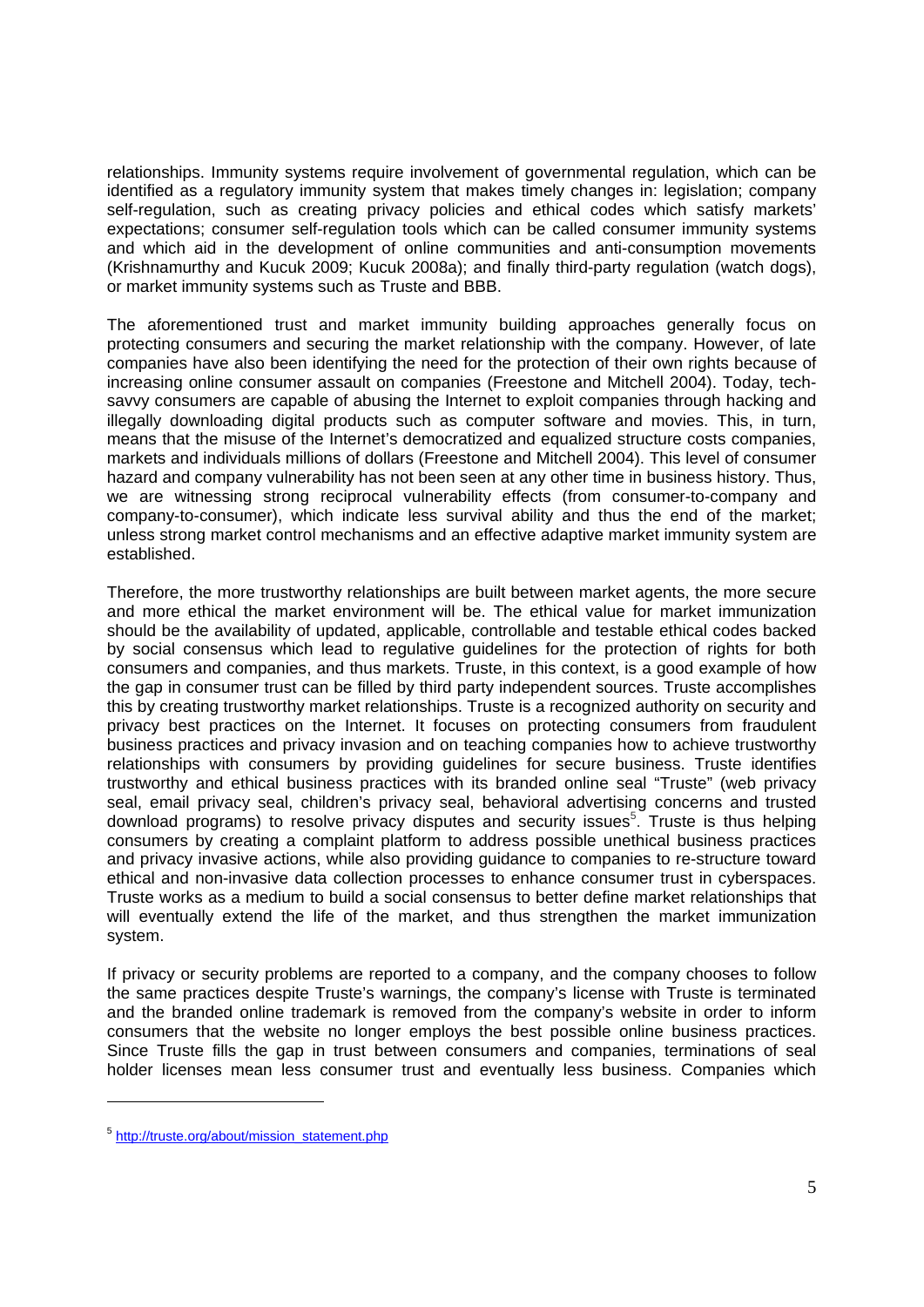continuously make the requested changes are reported to enjoy privileges by developing trustworthy relationships with consumers who are willing to share their personal information to get better business services and spend more money<sup>6</sup> with such companies.

Truste also helps to foster consumer trust in American companies attempting to do business with European consumers online. The recent E.U. Safe Harbor Seal developed by Truste helps companies certify their compliance with EU Directive Data Protection. The Truste EU Safe Harbor seal indicates to consumers worldwide that companies which have earned the seal take consumer privacy issues seriously. Although Truste shows an understanding of the meaning of privacy for consumers and collaborates with companies to help markets define the meanings and limits of controversial privacy issues, the meaning of privacy might change from culture to culture. The market itself defines what is considered to be privacy invasion and what is not. For example, privacy is a high value item in an individualist culture, but this might not be the case in a collectivist culture on the Internet (Kucuk 2002). Therefore, privacy-sensitive websites and business models will naturally receive more attention from consumers in privacy-sensitive nations that have more individualist cultures. Further, when consumers in collectivist cultures make their choices (without being aware of privacy-invasive practices), they may fall prey to the companies' and even governments' behavioral targeting operations. For example, during the recent riots in Iran (which is a predominately collectivist culture), it is claimed that Nokia provided customer information to the government, which allowed the government to track down and punish protesters who took and sent digital pictures of the demonstrations. This issue started a boycott call to Nokia users worldwide.

Global companies' culturally insensitive strategies might increase consumer vulnerabilities in collectivist societies, because consumers in these societies are less likely to be on the look out for privacy-invading business practices. Cultural differences may become more important for technologically emerging countries, which have just passed the market digitalization stage and have begun to practice market relationships, because the market immunization structure is not yet in place. Finally, as discussed earlier, although the threats and vulnerabilities have become reciprocal with the advent of the Internet, Truste doesn't provide any protection for companies from the threats that come from consumers. The question is how individual-level consumer ethics can be developed to reach a more balanced and trustworthy market relationship structure. Further, how much consumer power is sufficient, and is there a certain level at which this power or equalization process becomes destructive to markets and causes market entropy?

# **Market Equalization**

Market equalization is a process of equalizing the market power between companies and consumers in online markets. Once market digitalization and immunization can be effectively established, market actors' presence will be enhanced in the markets on equal terms with one another. In this context, today's consumers feel less dependent upon companies, and thus have more freedom with the Internet and control over their transactions and relationships with companies. Now, consumers can be anywhere and anyone at any time on the Internet, giving them superior flexibility. This increasing consumer freedom, control and flexibility is an indication of increasing consumer power and market equalization on the Internet.

Search engines are at the heart of the consumer economic equalization process because they bring more choices and broader price options. Consumers should have the right to seek all

<u> Alexandria de la construcción de la construcción de la construcción de la construcción de la construcción de</u>

<sup>&</sup>lt;sup>6</sup> http://truste.org/about/fact\_sheet.php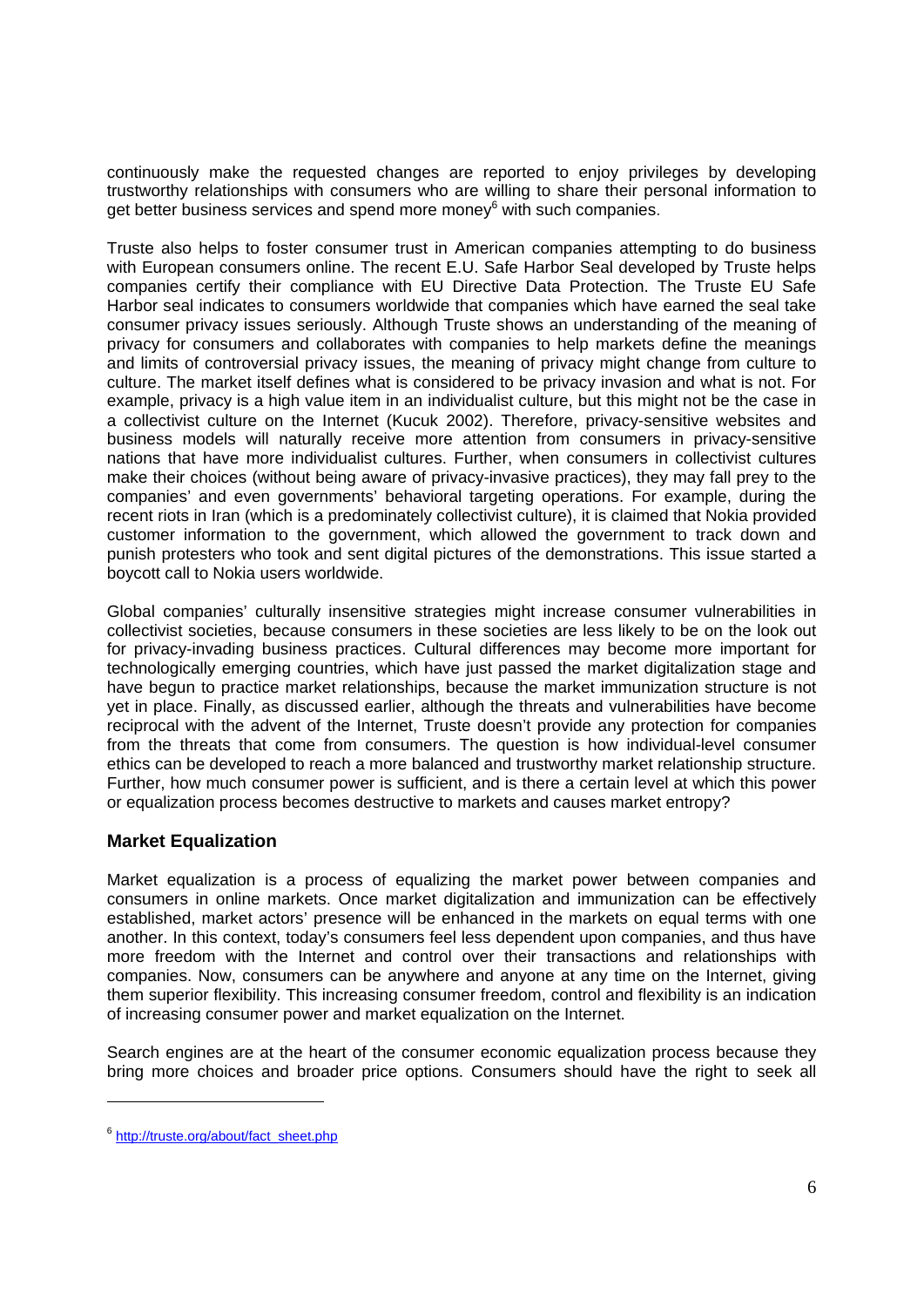available information on the Internet to increase their "information freedom", thus their choices. Search engines link consumers to the most appropriate and relevant websites by applying userspecified search terms to search the entire Internet in terms of the most visited websites, frequency of keywords in the websites, and how many websites are linked to them in order to find the most popular websites that match the search terms. In this way, search engines give value to consumers. Thus, websites need to ensure that their pages are indexed and structured well and build links to other websites to generate higher rankings on search engine results lists. Although many websites follow the rules and guidelines to optimize their site rankings by relying on their original content quality and link popularity, other sites break such rules and abuse search engine algorithms with many shortcut techniques (e.g., link hijacking). In this way, they attempt to fool search engines in order to be noticed, and thus taint the search results and mislead consumers. Search engines have created their own value systems that rank the websites and such value elements are imbedded into the search engines' algorithms.

Today, many consumers are using blogs as an alternative to the shortcomings of the one-way nature of mainstream media and to successfully develop their own media messages. Because of increasing consumer effectiveness and empowerment in consumer voice, some companies have found a way to control consumer voice with insider bloggers or sponsored blogging. Companies are thus trying to buy bloggers' voice in order to create positive word-of-mouth (and perhaps negative word-of-mouth about competitors<sup>7</sup>) in order to influence consumer voice and preferences. Sponsored blogging is controversial and widely considered to be unethical.

Technorati, a search engine which tracks 71 million blogs, reports that 175,000 new blogs are created daily $8$ . This indicates the rising importance of blogging and consumer voice. PayPerPost.com is a website built with the purpose of bringing professional advertisers and consumer bloggers together in a platform where consumer-generated advertising is distributed throughout the blogosphere and the Internet. Thus, PayPerPost.com focuses its advertising solely on people who use blogs - bloggers or posties, as they are called on PayPerPost.com. PayPerPost.com states that both positive and negative reviews will be included on its site. However, some are concerned that because PayPerPost works directly with the reviewed companies, it may be censoring out the negative responses and paying only the posties or bloggers who post positive reviews<sup>9</sup>. PayPerPost.com's advertisement system was introduced as "consumer generated advertising", however others have defined this business model as "sponsored blogging", since the bloggers or posties are paid to write about an advertiser<sup>10, 11</sup>. Because the average reader of PayPerPost may assume that posties are members of the general public (and not being paid for their contributions), consumers may be misled. Even if PayPerPost is not intentionally misleading its readers, questions arise regarding whether it is serving to elevate consumer voice through posting insight; or if it attempting to control consumer voice by paying posties to convey only positive sentiment about its customer-companies.

PayPerPost.com makes a point of broadcasting its concern with transparency and the full disclosure of its posties. However, PayPerPost.com does not disclose the names of the posties and advertisers. This decreases transparency and increases questions about the ethical value of PayPerPost.com. There is nothing wrong with innovation in advertising and monetizing a blog

<sup>&</sup>lt;sup>7</sup> www.problogger.net/archives/2006/07/01/payperpost-paying-bloggers-to-post-first-impressions/<br><sup>8</sup> http://articles.latimes.com/2007/mar/09/business/fi-bloggers9<br><sup>9</sup> www.businessweek.com/magazine/content/06\_28/b3992034.ht

<sup>10</sup> www.techcrunch.com/2007/11/16/payperpost-bloggers-get-slammed-by-google/ <sup>11</sup> www.problogger.net/archives/2006/07/01/payperpost-paying-bloggers-to-post-first-impressions/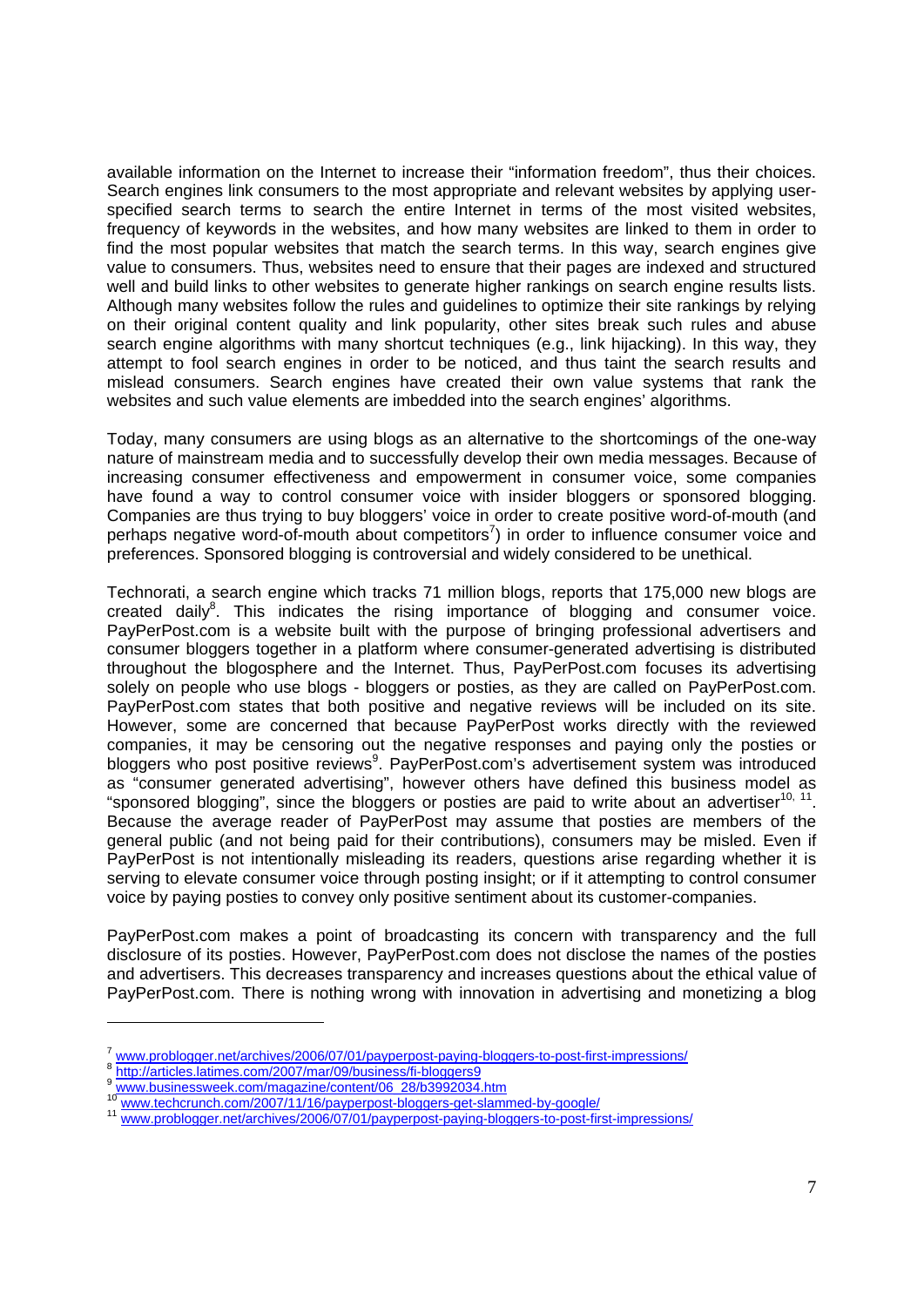may be reasonable in some situations, but the blogosphere is meant to be a place for people to share their thoughts - honestly and transparently - as an alternative to the shortcomings of the one-way nature of mainstream media.

 Also, although PayPerPost.com does not have restrictions regarding how one can express thoughts about an advertiser's product or service, PayPerPost.com cannot be a true representation of the consumer voice since consumers are paid to post/advertise. It is highly possible that posties only discuss products they like, making the products they are endorsing sound far better than they actually are, which is false advertising. In this context, although it may be admirable that PayPerPost.com is trying to develop a "code of ethics" to build an honest and transparent platform, this intention is far weaker in application and reality. Most importantly, although the idea of sponsored posts or being paid to write things about a company makes good business sense from the company's perspective, this potential for consumer bribery does nothing to benefit consumer welfare. PayPerPost.com's advertisement system can create a happy haven for unethical bloggers and confusion in trustworthy consumer voice.

### **Conclusion**

This study conceptualizes the developments in societies and changes in consumer market power with the advent of the Internet in three new evolutionary steps: market digitalization, market immunization and market equalization. Today, digitalization and immunization problems have not been totally resolved in many nations. Many technologically poor countries are generally in the market digitalization stage while technologically emerging nations are in the market immunization stage. On the other hand, many technologically savvy consumers are realizing and enjoying the power provided by the Internet and are involving themselves in market operations as equal market actors. This is defined as market equalization in this study's context.

The process of digitalization, immunization and equalization might not accurately reflect the process in different nations as some societies experience these stages in a different order or may take more time for a particular stage. For example, market digitalization can be reached more easily and quickly in countries with wide-spread telecommunication and information technology infrastructure, whereas market immunization can be better reached in markets in which consumer protection culture and good-faith company presence are more valued. Generally, there is a time lag between the emergence of the technological problem and the legislation proposed to aid in solving the aforementioned ethical problems. Thus, policy makers are often late to help markets build a strong market immunization system. Consumers in countries that don't have advanced understandings of individuals' rights and market involvement might not be able to enjoy market equalization. For example, a country with filtering systems which do not allow consumers to browse certain domains such as YouTube or Twitter will struggle to reach market equalization as a result of this practice. In this context, third-party consumer protection services in developing countries require more technological and social support to build consensus regarding what is right and wrong for such nations. This could be accomplished, in part, by developing a learning society through the assistance of community advocates or groups which help individuals develop their skills and understanding of Internet technology. Through this communal effort, norms could be developed regarding what is and what is not acceptable practice on the Internet in an individual nation.

Strong markets can only be built with active and effective involvement of consumers, companies and policy makers on equal terms. This helps to develop fairly-distributed controllable power mechanisms among market players rather than creating one destructive and traditionally